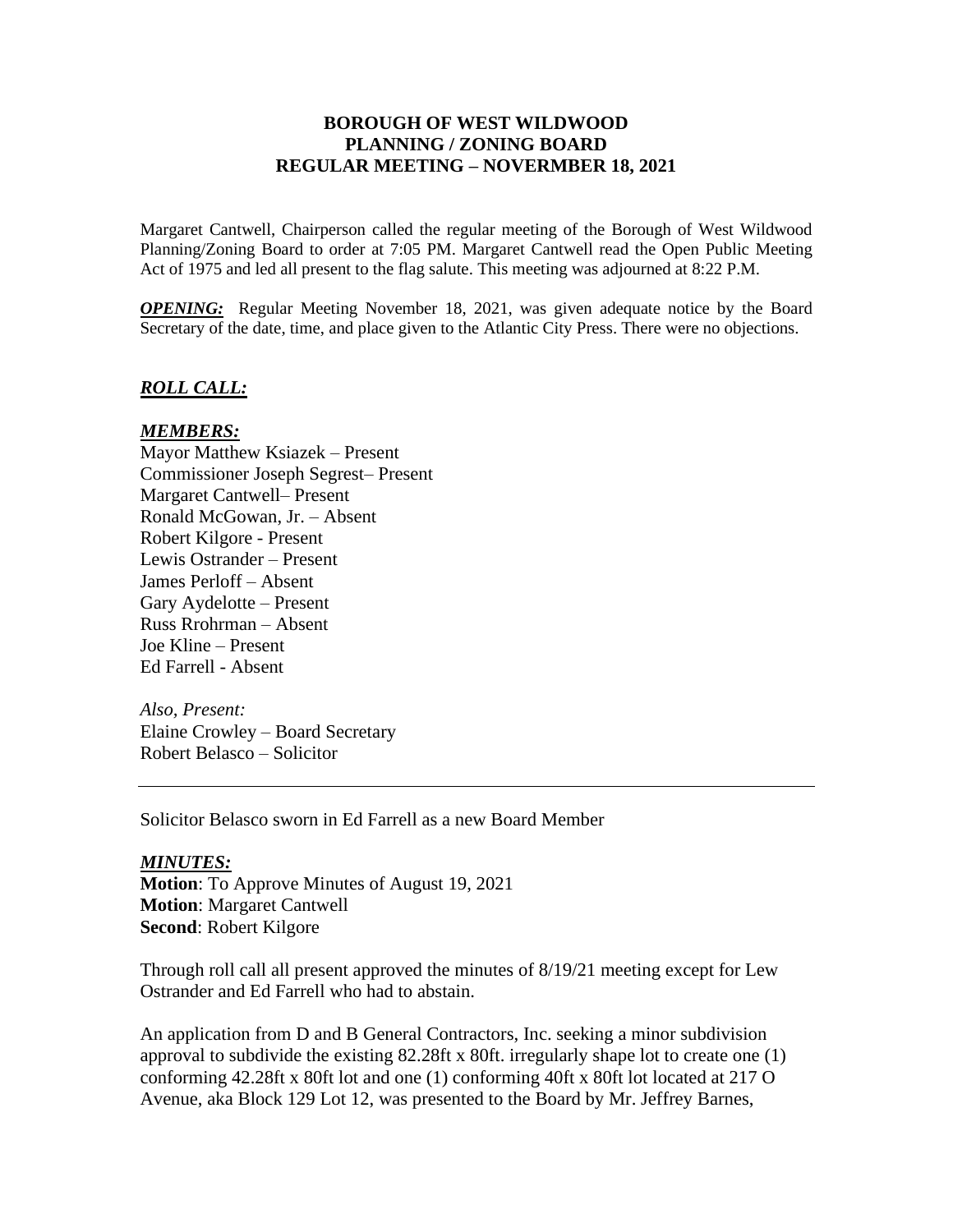Esquire. The applicant also employed the services of William J. Parkhill, II, P.E. with the firm of MidAtlantic Engineering partners, LLC who also spoke on behalf of the applicant.

**Motion**: To Approve Resolution 2021-06 **Motion**: Bob Kilgore **Second**: Gary Aydelotte

**Those in Favor**: Mayor Ksiazek, Joseph Segrest, Bob Kilgore, Margaret Cantwell, Lew Ostrander, Gary Aydelotte, Joe Kline, Ed Farrell

**Those Opposed**: None

**Those Absent**: Ronald McGowan, James Perloff and Russ Rohrman

**Motion**: To Memorialize Resolution 2021-06 **Motion**: Lew Ostrander **Second**: Gary Aydelotte

**Those in Favor**: Mayor Ksiazek, Joseph Segrest, Bob Kilgore, Margaret Cantwell, Lew Ostrander, Gary Aydelotte, Joe Kline, Ed Farrell

**Those Opposed**: None

**Those Absent**: Ronald McGowan, James Perloff, Russ Rohrman

### **NEW BUSINESS**

John Feairheller the Board Engineer stated that there are new requirements for electric equipment stations for electric cars. A discussion ensued about implementation of electric stations.

### **OLD BUSINESS**

NONE

# *PUBLIC COMMENT*

NONE

Motion to pay bills by Lew Ostrander, seconded by Gary Aydelotte, unanimously approved.